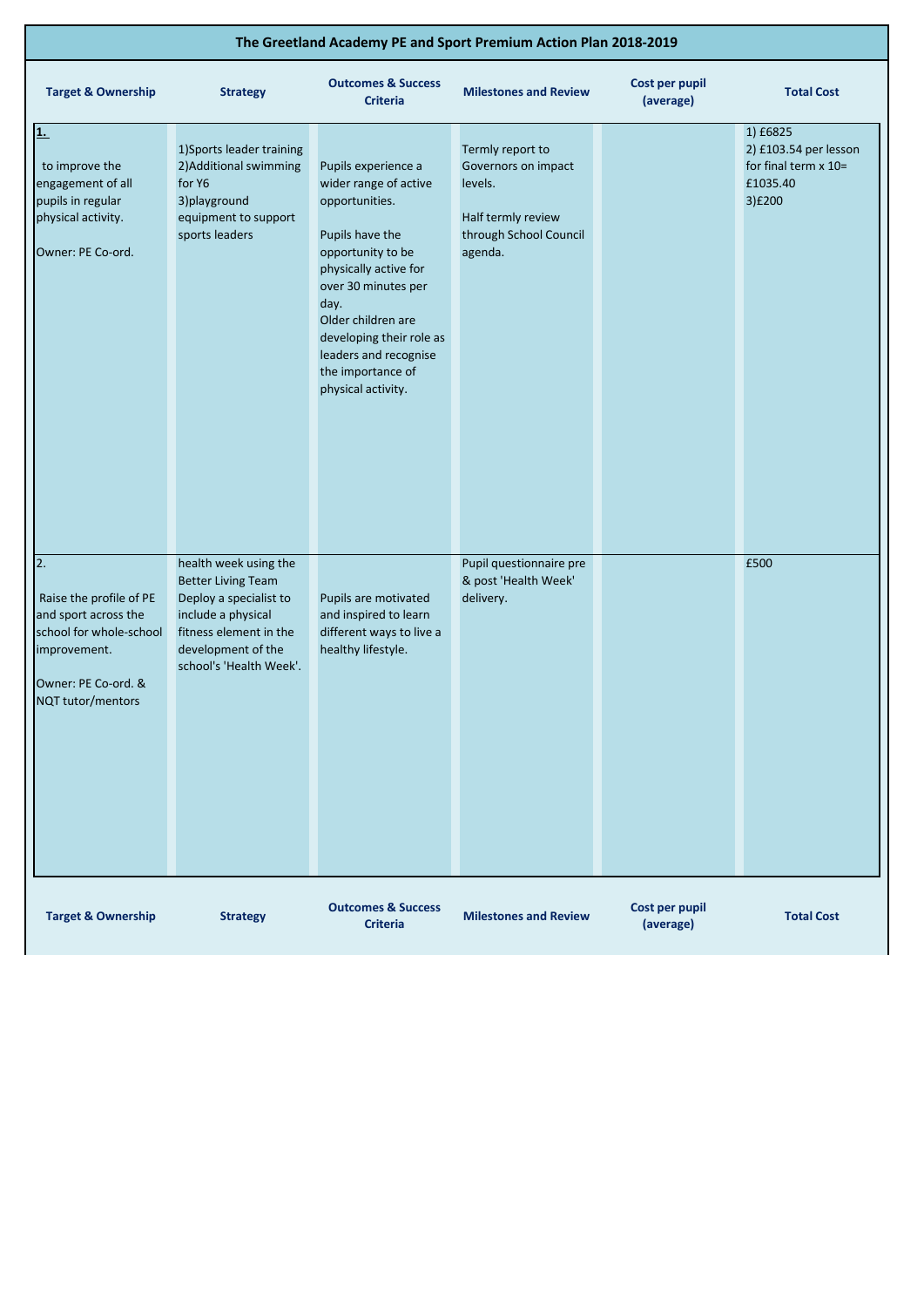| 3.<br>increase confidence,<br>knowledge and skills of<br>all staff in teaching PE<br>and sport.<br>Owner: PE Co-ord.                                                 | 1)CPD dance session<br>with Dance coach<br>Use of Pro Sport to<br>support PE lessons<br>2) Teacher to work<br>alongside specialist<br>sports coach to gain a<br>deeper understanding<br>of topic and PE delivery.<br>Use of Seesaw/iris to<br>share good practice | Increased level of<br>expertise in lesson<br>delivery.<br>Teachers improve their<br>own subject expertise;<br>show commitment and<br>enthusiasm and provide<br>a positive role model.<br>Increase in teacher's<br>ability to deliver,<br>evaluate and assess<br>attainment and<br>achievement in PE.<br>Children display<br>improved ability of<br>physical literacy.       | Termly internal and<br>external<br>monitoring.<br>Half termly evaluations<br>and reflections.<br>To MAT board for<br>approval?            |                             | 1) 1680<br>2) 1 block per year<br>group at £420                         |
|----------------------------------------------------------------------------------------------------------------------------------------------------------------------|-------------------------------------------------------------------------------------------------------------------------------------------------------------------------------------------------------------------------------------------------------------------|-----------------------------------------------------------------------------------------------------------------------------------------------------------------------------------------------------------------------------------------------------------------------------------------------------------------------------------------------------------------------------|-------------------------------------------------------------------------------------------------------------------------------------------|-----------------------------|-------------------------------------------------------------------------|
| $\overline{4}$ .<br>To ensure a broader<br>experience of a range of<br>sports and activities<br>offered to all pupils.<br>Owner: PE Co-ord. &<br>School Council lead | 1) Netball club<br>2) Boiler house- CIA<br>Adventures                                                                                                                                                                                                             | New equipment is used<br>to open opportunities<br>for a wider range of<br>high quality PE.<br>Children experience<br>quality sport and<br>physical activity within<br>school.<br>Children experience a<br>wider range of active<br>opportunities: year 5 to<br>have Outdoor and<br>adventurous activities<br>delivered by CIA to<br>prepare for Edale. Trail<br>year group. | End of Autumn term<br>2017 review and<br>equipment / staff audit<br>of need.<br>Termly report to<br>Governors on<br>participation levels. |                             | 1) Invoice Brooksbank<br>£20 per week + $£600$<br>2) 1 term at £1697.45 |
| <b>Target &amp; Ownership</b>                                                                                                                                        | <b>Strategy</b>                                                                                                                                                                                                                                                   | <b>Outcomes &amp; Success</b><br><b>Criteria</b>                                                                                                                                                                                                                                                                                                                            |                                                                                                                                           | Cost per pupil<br>(average) | <b>Total Cost</b>                                                       |
| <u>5.</u><br>To increase<br>participation in<br>competitive sport<br>Owner: PE & Science Co-<br>lord.                                                                | 1) Great Primary dance<br>off entry<br>2) Brooksank events<br>Subscription to the<br><b>Brooksbank Family</b><br>School Games.<br>3) Purchase of netball                                                                                                          | Increased %age of<br>pupils (compared to<br>2016-17) competing in<br>inter-school<br>competitions within the<br><b>Brooksbank cluster</b><br>alongside intra-school                                                                                                                                                                                                         | Termly report to<br>Governors on<br>participation levels.                                                                                 |                             | 1) $£40 + £500$<br>2)£250<br>3)£500<br>4) £500                          |

kit 4)pitch markings for inter & intra competition

competition.

Increased participation in competitive sport & providing opportunities for G+T pupils.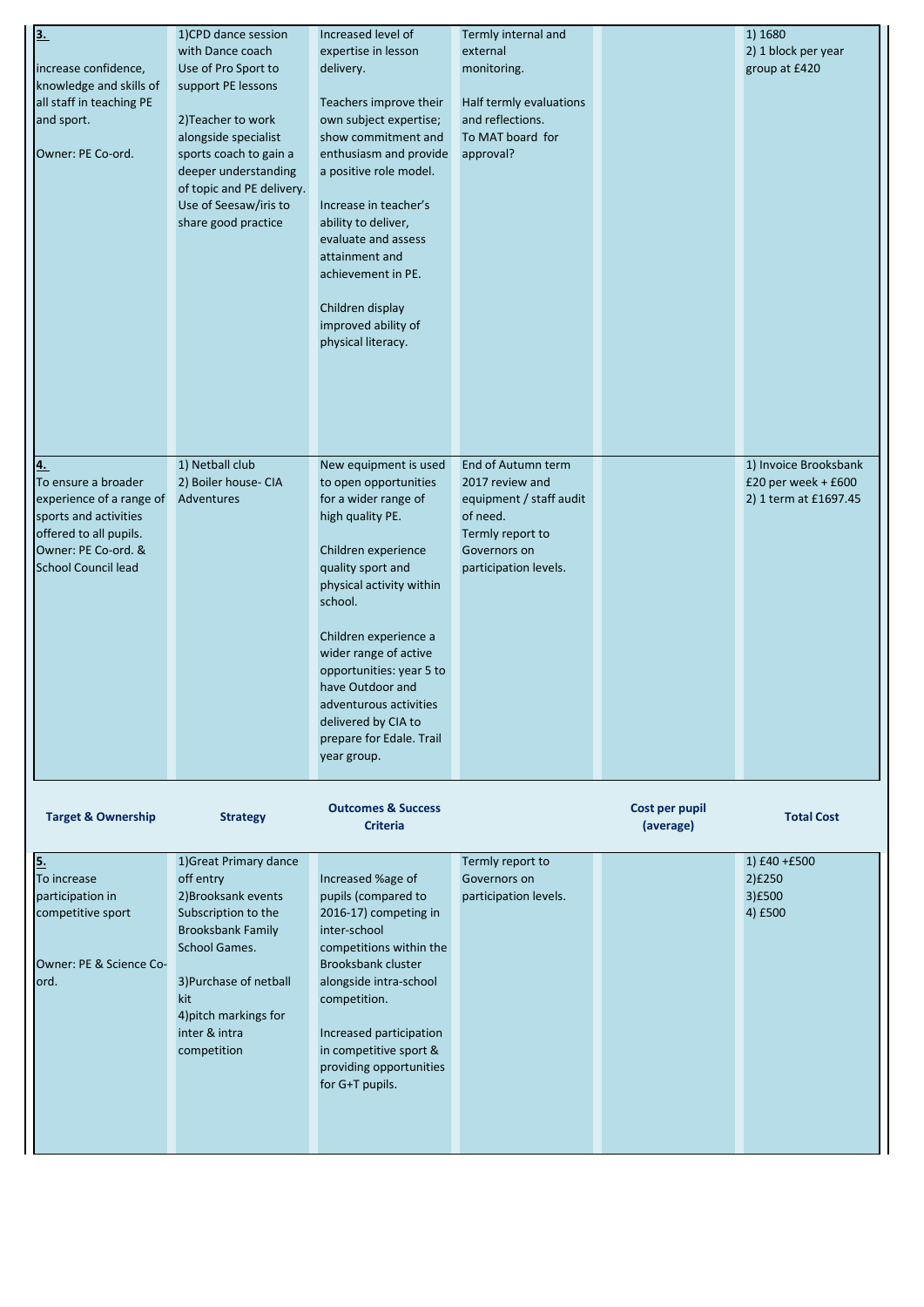| <b>AUTUMN 2</b> | SPRING 1 | SPRING 2 | <b>SUMMER 1</b> | SUMMER 2 |
|-----------------|----------|----------|-----------------|----------|
|                 |          |          |                 |          |

| 6. Reactive self-                              | 1) End of Autumn term     | bespoke and targetted | End of Autumn term      |  | Remaining balance- |  |
|------------------------------------------------|---------------------------|-----------------------|-------------------------|--|--------------------|--|
| evaluation taking into                         | stakeholder voice to      | provision across the  | data collection from    |  | approx £ 10,000    |  |
| consideration all                              | identify additional areas | A live<br>school.     | stakeholders            |  |                    |  |
| stakeholder views to                           | for targetted provision   | process of reviewing  | Reflections on PE Grant |  |                    |  |
| further enhance                                | 2) School council input   | and implementing the  | funding document and    |  |                    |  |
| provision to ensure                            | to be given               | PE Grant funding to   | any other relevant      |  |                    |  |
| maximum impact of                              | 3) review of 'lessons     | ensure effective      | documents.              |  |                    |  |
| sports premium money.                          | learnt' across SDP, PP    | provision.            |                         |  |                    |  |
|                                                | Impact and PE to target   |                       |                         |  |                    |  |
|                                                | provision.                |                       |                         |  |                    |  |
|                                                |                           |                       |                         |  |                    |  |
|                                                |                           |                       |                         |  |                    |  |
|                                                |                           |                       |                         |  |                    |  |
|                                                |                           |                       |                         |  |                    |  |
| <b>Total PE and Sport Premium expenditure:</b> |                           |                       |                         |  |                    |  |
|                                                |                           |                       |                         |  |                    |  |
| Funding for the PE and sport premium grant:    |                           |                       |                         |  |                    |  |

|               |                          | Year 2: Competitive<br>Games<br>Year 3: contemporary<br>dance | Year 1: Competitive<br>Games<br>Year 2: contemporary<br>dance<br>Year 3: Outdoor and<br>adventure |                                                         |
|---------------|--------------------------|---------------------------------------------------------------|---------------------------------------------------------------------------------------------------|---------------------------------------------------------|
| Year 6: Dance | Year 4: inclusion sports |                                                               | Year 5: CIA Adventures                                                                            | Year 5: CIA Adventures<br>Year 6: contemporary<br>dance |
|               |                          |                                                               |                                                                                                   |                                                         |

Schools receive PE and sport premium funding based on the number of pupils in years 1 - 6. The DfE determine how many pupils attract the funding using data from the January 2018 school census. Schools with 17 or more eligible pupils receive £16,000 and an additional payment of £10 per pupil. In the January 2018 census, the Greetland Academy had 361 eligible pupils

Based on Jan 18 Census: £16,000 + (361 x £10) = £19610

The Education Funding Agency (EFA) sends academies their PE and sport premium funding in 2 separate payments:

7/12 of your funding allocation on 1 November 2018: 5/12 of your funding allocation on 1 May 2018: Carried forward from last year: £7000

Specialist Sports Coaching – Provision Overview:

The Greetland Academy will use the PE and sport premium grant to develop and add to the PE and sport activities the academy has to offer and make investments and improvements now that will benefit pupils joining the school in future years. We will seek to utilise specialist, reputable and experienced coaches and specialists to work alongside teachers during curriculum delivery to provide staff with training and resources to help teach PE and sport more effectively. All coaches used will have the appropriate level of qualification and all relevant safeguarding authorisations.

Curriculum:

All providers that are commissioned to work at The Greetland Academy will be inducted by the PE coordinator: Staff Handbooks and Code of Conducts will be shared before any coaching begins. The National Curriculum will be followed in order to ensure future teaching of specialist areas can be continued in future years. Sessions will be conducted from the direction of the class teacher, linked to the progression of skills outlined in The Greetland Academy curriculum and written by the PE coordinator.

Partners: - Pro Sport - Arty Physical Dance -Brooksbank School PE department -Sowerby Bridge Pool -CIA Adventures